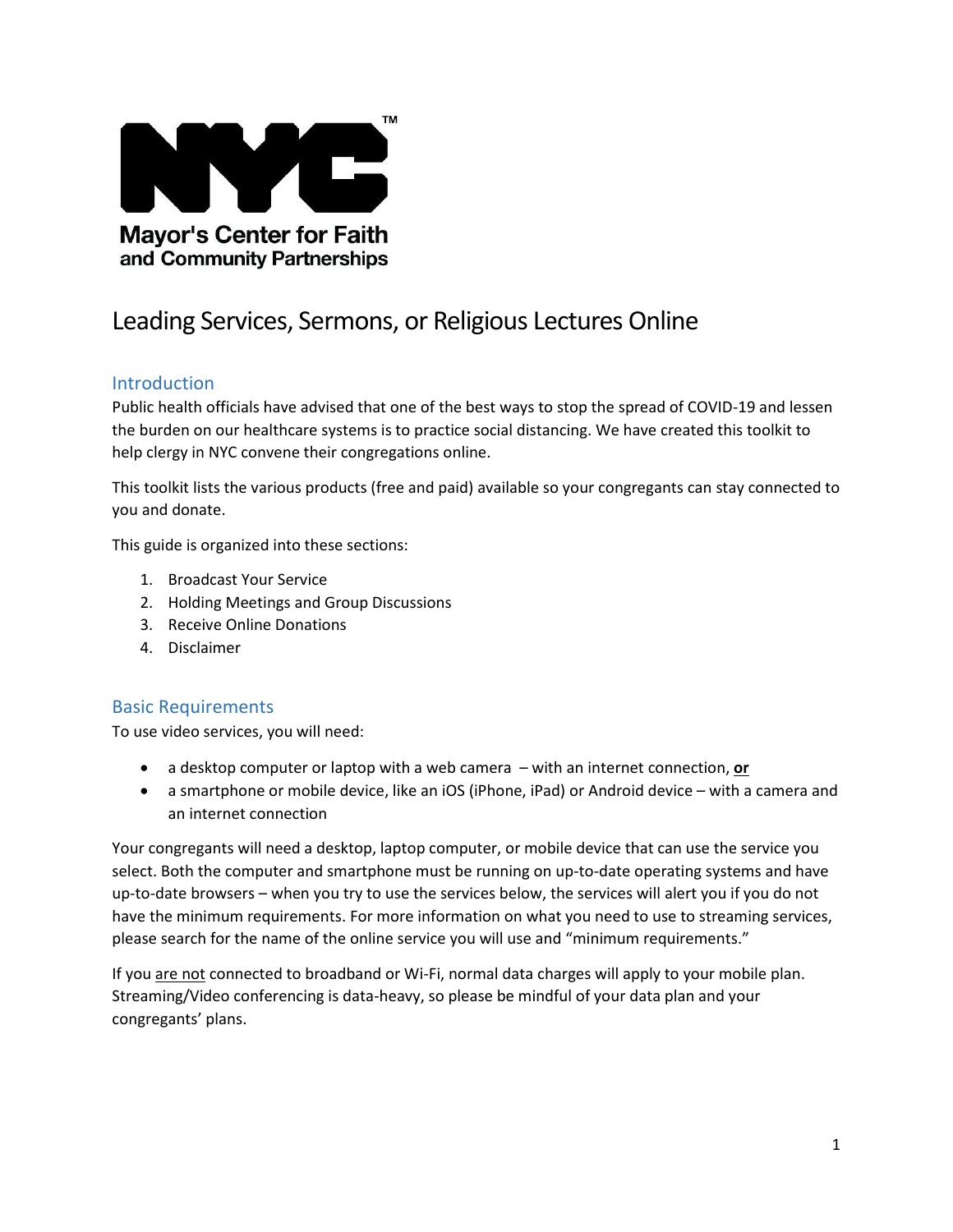# Broadcast your Service

# **YouTube Live**

YouTube Live is a popular service to broadcast live events. Before using YouTube Live, you will need a YouTube account. Sign up for one at [www.youtube.com](http://www.youtube.com/) (if you already have a Google account, you already have one!). Note: when you use "YouTube Live" for the first time, you will receive instructions from YouTube to verify your account, and you will need to wait 24 hours for YouTube to verify your identity.

## **How to Broadcast**

- 1. For streaming with a webcam, see this guide: <https://support.google.com/youtube/answer/9228389>
- 2. For streaming from a *mobile device*, see this guide (Note, you must already have 1,000 subscribers to stream over a mobile device): <https://support.google.com/youtube/answer/9228390>
- 3. For information on how to share your stream with congregants, see this guide: [https://support.google.com/youtube/answer/2524542?hl=en&ref\\_topic=9257984](https://support.google.com/youtube/answer/2524542?hl=en&ref_topic=9257984)

## **How Congregants Can Access the Broadcast**

- 1. Before the service, congregants should subscribe to your channel. Please see this guide on how congregants can find your channel: [https://support.google.com/youtube/answer/2524542?hl=en&ref\\_topic=9257984](https://support.google.com/youtube/answer/2524542?hl=en&ref_topic=9257984)
- 2. When you are broadcasting, congregants will go to your YouTube channel and click on the stream – this will enable them to see your stream.

#### **Receive Donations**

1. To receive donations during your YouTube Live broadcast, your organizations must be a registered 501 (c) 3 and be customer of "Google for Nonprofits." Learn more about how to set up donations through YouTube Giving here:

<https://support.google.com/youtube/answer/6319255?hl=en> (Please note, this process may take weeks or months)

#### **Post Pre-Recorded Lectures**

1. If you do not plan to broadcast live, you can upload pre-recorded lecture or sermons to your YouTube Channel. Go here to learn how: [https://support.google.com/youtube/answer/57407?co=GENIE.Platform%3DDesktop&h](https://support.google.com/youtube/answer/57407?co=GENIE.Platform%3DDesktop&hl=en)

[l=en](https://support.google.com/youtube/answer/57407?co=GENIE.Platform%3DDesktop&hl=en)

# **Facebook Live**

You can also broadcast services to your Facebook News Feed using "Facebook Live." First, log into your personal Facebook account on either your desktop or mobile device. To obtain a Facebook account, go to [www.facebook.com](http://www.facebook.com/) or download and log into the "Facebook" app on to your iOS (iPhone or iPad) or Android device. Second, encourage your congregants to be your Facebook friend.

#### **How to Broadcast Instantly**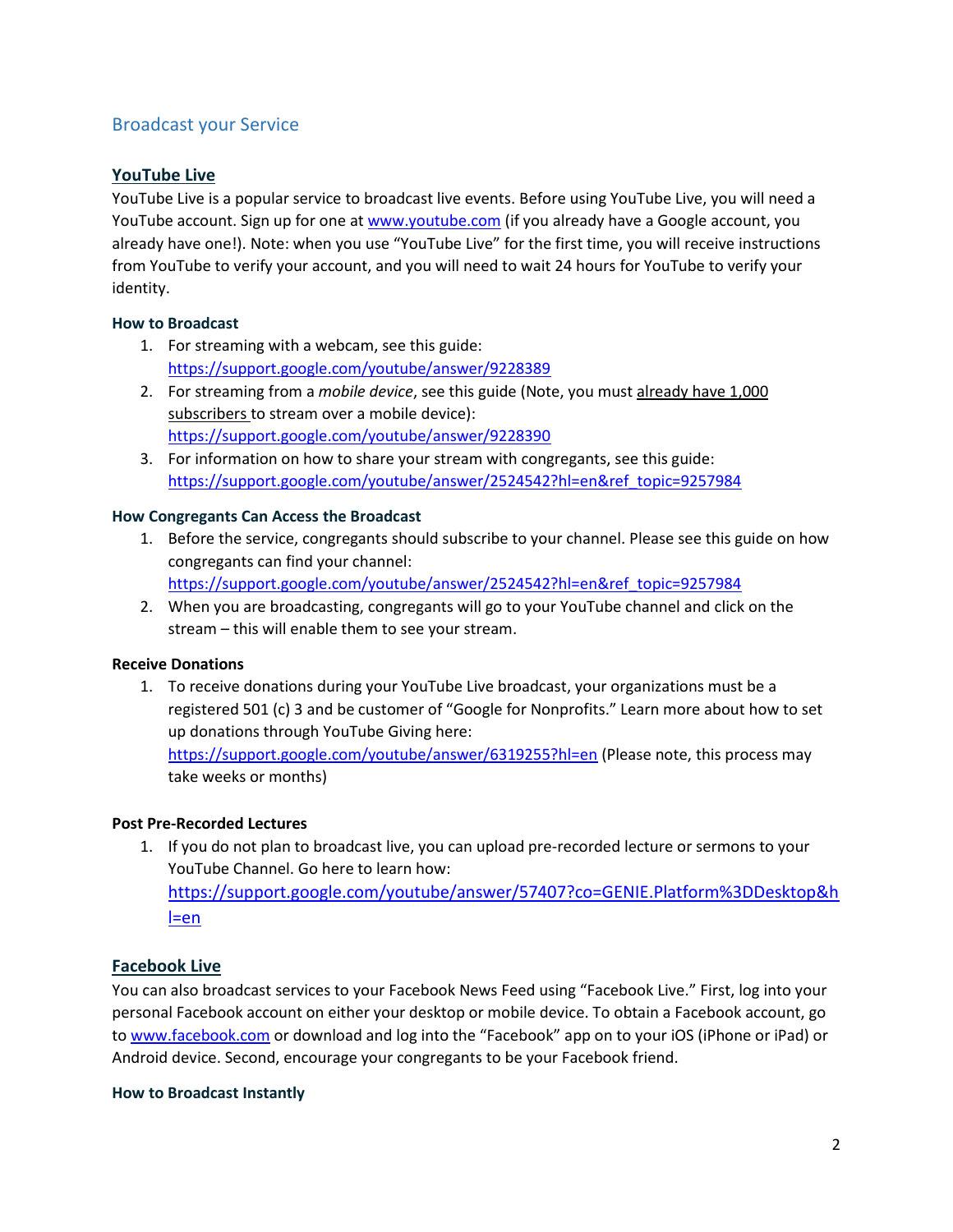- 1. Log into Facebook on your mobile device or desktop/laptop.
- 2. On Desktop click on your name at the top of the screen to open your user profile. Above the "What's on your mind?" prompt, click on "Live Video."
- 3. On Mobile Under the "What's on your mind?" prompt, click "Live."
- 4. Give Facebook access to your camera and microphone when prompted.
- 5. Choose your privacy and posting settings by clicking "To:" You can chose to post to "Friends," for your Facebook friends, or "Public," which means any Facebook user.
- 6. Write a compelling description.
- 7. Click "Start Live Video" on the bottom of your camera screen.
- 8. At this point you will be live. From this screen, you can also send invitations to Facebook Friends.
- 9. Invite friends to join. Or, be sure you have shared the URL of your newsfeed in advance, so public members can view your feed.

Also see Facebook's "Live Broadcast" guidance here: [https://www.facebook.com/help/1738143323068602/?helpref=hc\\_fnav](https://www.facebook.com/help/1738143323068602/?helpref=hc_fnav)

## **How to Schedule a Broadcast**

- 1. Open the Facebook website on your desktop/laptop.
- 2. Above the "What's on your mind?" prompt, click on "Live Video."
- 3. On the top left, click on "Schedule a Live Video" and enter the time of your scheduled live broadcast, a description, and an optional title.
- 1. Click the blue-button "Schedule Live Video" and now other Facebook users can see your announcement for the upcoming Facebook Live broadcast. They can then like, share, and get reminders on your broadcast.
- 2. A few minutes before your broadcast is scheduled to air, follow the instructions of "How to Broadcast Instantly" above.

Tips for using Facebook Live: <https://www.facebook.com/facebookmedia/blog/tips-for-using-live>

# **How Congregants Can Access the Broadcast**

- 1. Be sure that your congregants are your Facebook friends.
- 2. They must log in to Facebook before you begin broadcasting.
- 3. When you begin broadcasting, they will receive a pop-up message asking if they would like to join your broadcast. They must click on this message.

#### **Receive Donations**

1. Find out how your registered 501 (c)3 can receive donations during your broadcast here: <https://www.facebook.com/facebookmedia/blog/fundraising-with-facebook-live> (Please note, this process may take weeks or months)

# **Instagram Live**

Instagram is also a popular service to broadcast content. You must download the "Instagram" app onto your mobile device, create an account, and log in. Learn how to broadcast using Instagram here: <https://help.instagram.com/292478487812558> .

# **[Zoom](https://zoom.us/)**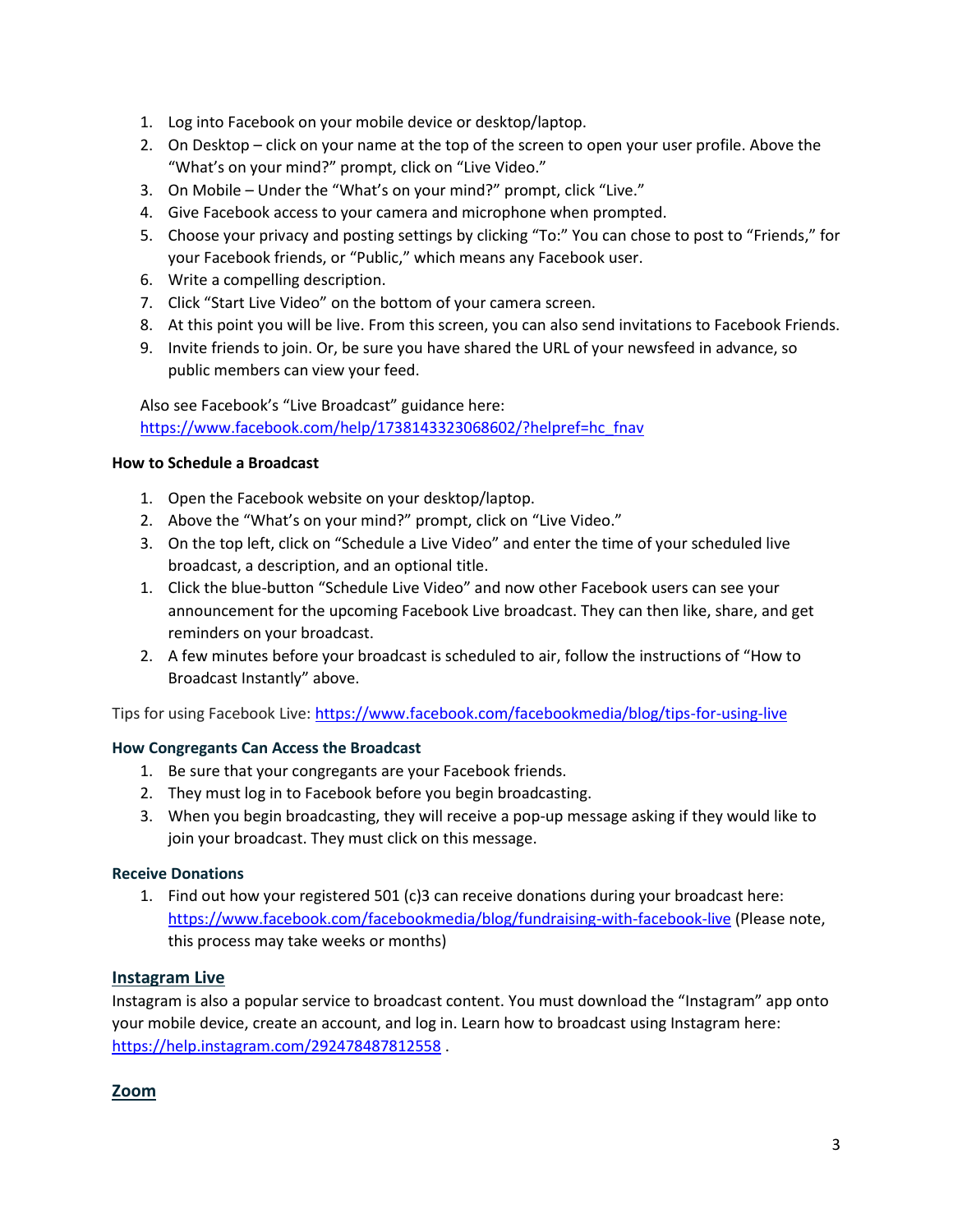Zoom is a video conferencing and webinar platform. It allows all the participants on the conference to see one another. It is free with a personal account for up to 100 participants, with a 40 minute limit per meeting. Sign up for a Zoom account by visiting [www.zoom.us](http://www.zoom.us/) and see more information on plans here:<https://zoom.us/pricing>

#### **How to Setup a Video Conference**

- 1. Once you have signed up, visit the Zoom Support Center at<https://support.zoom.us/hc/en-us> This website includes free 1-minute videos that include step-by-step instructions for setting up your first conference.
- 2. Zoom will require you to download and install software the first time you start a video conference. Try to do this well in advance of your first meeting.
- 3. At the appointed time of your conference, log into Zoom and join the meeting.
- 4. Once your conference has started, click "Manage participants" and select the "Mute All" button to mute your participants to ensure background noise does not overwhelm a service.

#### **How Congregants Can Join**

- 1. When you create a meeting, Zoom will provide you with a link to your meeting, which you will share with your congregants.
- 2. Congregants will use that link to enter the meeting. They will be prompted to download and install the appropriate Zoom software (either on their computer or on their smartphone).
- 3. Then they will be in the conference.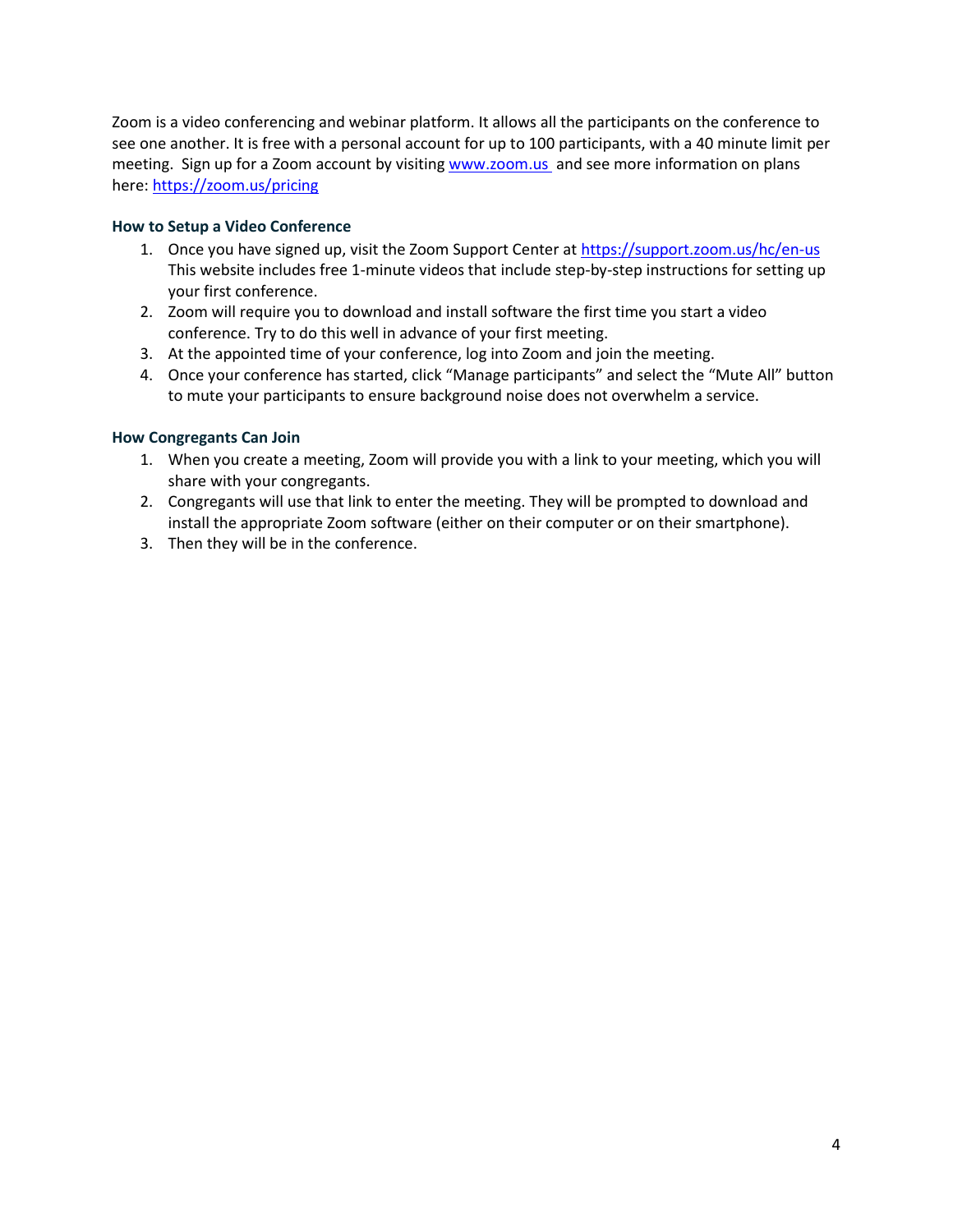# Holding Meetings and Group Discussions

There are many tools you can use for phone and videoconferencing (Webex, Zoom, MS Teams, etc.). Below are a few tools to have small meetings with congregation leaders. They are designed for group discussions and may not be conducive to a religious service as they require more set up and technical ability.

## **FreeConferenceCall.com**

This service allows for free conference telephone calls with up to 1,000 participants. It is not a video conferencing service. If your congregants do not have access to computers or the internet, this can be another way to broadcast your service – over the phone.

#### **How to Setup the Call**

- 1. Go to freeconferencecall.com and sign up for a free account with your email address and a new password.
- 2. You will receive a conference call phone number and an access code. (You do not need the host code)

When you want to hold a phone meeting you and your participants to dial into your conference call phone number, then when prompted, dial the access code. This service can be used anytime, 24/7.

#### **How Congregants Can Access the Call**

- 1. Participants must dial the conference call phone number, and when they are prompted, dial the access code.
- 2. It is recommended that folks who are not talking should mute their phones. If using a mobile phone, participants can mute their phone by pushing the word mute or the icon near it.

#### **[Google Hangouts](https://cloud.google.com/blog/products/g-suite/helping-businesses-and-schools-stay-connected-in-response-to-coronavirus)**

This service will let the participants see you, and you see the participants. They will be able to join by video conference at their computers. To use this service, all congregants must have or sign up for free Google accounts. There are two levels of service: Free and Paid (G Suite).

If you do not have a Google account, sign up for one by going to [www.google.com](http://www.google.com/) and clicking on "Sign In" in the top right hand corner.

**Free**: For video conferencing up to 10 people:

#### **How to Schedule a Video Conference?**

- 1. On your computer in your web browser, go t[o www.calendar.google.com](file:///C:/Users/apulido/AppData/Local/Microsoft/Windows/INetCache/Content.Outlook/28LEALM2/www.calendar.google.com) and log in.
- 2. In the calendar, double-click on a date and time you would like to virtually meet.
- 3. Fill out the information in the form that pops up, and in the "Add Conferencing" dropdown, select "Hangouts"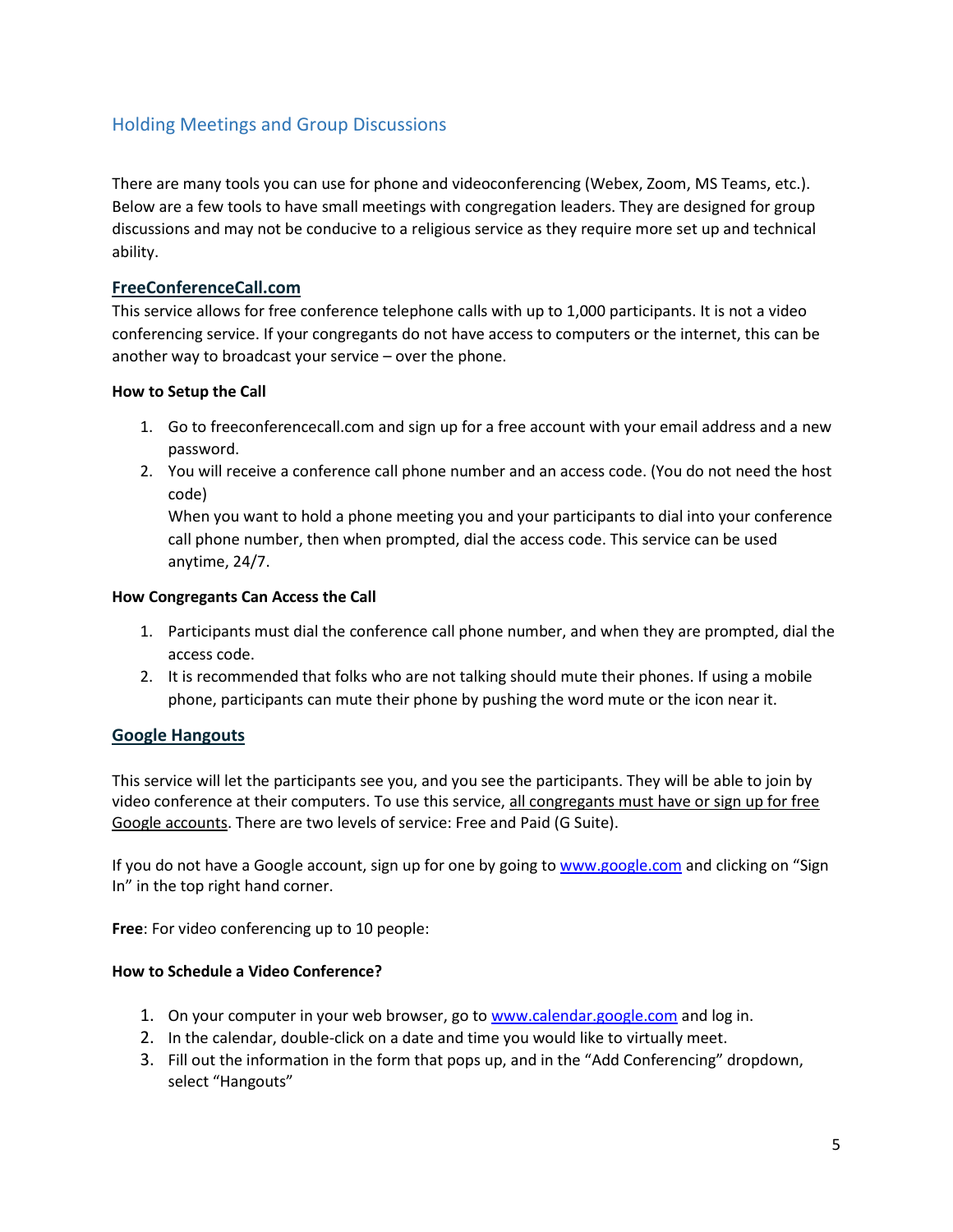- 4. In the column called "Guest," type in the google email address of each congregant who should receive an invitation. Then click "Save."
- 5. Google will send an invitation with a link to each user by email.
- 6. On the date/time of the appointment:
	- a. You will go to [www.calendar.google.com](file:///C:/Users/apulido/Desktop/Albert%20Personal/0%20Weekly%20Flags%20-%20DMO/www.calendar.google.com) and single-click on the virtual session you created. Click on "Join Hangout"
	- b. Your congregants will click on the "Join video call" link in their Google email invitations. Note: On a computer, "camera" and "microphone access" must be enabled. Congregants can also log in using their mobile devices; they must install and log into the Google "Hangouts" app.

Best practice: As there is usually a lot of background noise, ask all congregants to "mute" their sound by clicking on the Icon that looks like a crossed-out microphone.

#### **Mobile**

- 1. Open the "Google Calendar" App. It is a free download.
- 2. Click on the plus sign in the bottom corner and create an "Event.
- 3. Follow steps 3 to 6 from above.

**Paid**: This service is called "G Suite." It offers video conferencing for up to 250 participants with 1,000 viewers [until July 1 2020.](https://cloud.google.com/blog/products/g-suite/helping-businesses-and-schools-stay-connected-in-response-to-coronavirus)

- For more information on how to start a 14 day G Suite free trial: [https://support.google.com/a/answer/6388094?hl=en&ref\\_topic=29190](https://support.google.com/a/answer/6388094?hl=en&ref_topic=29190)
- For more information on pricing:<https://gsuite.google.com/pricing.html>
- Once you have an account, the above instructions are applicable to set up a conference.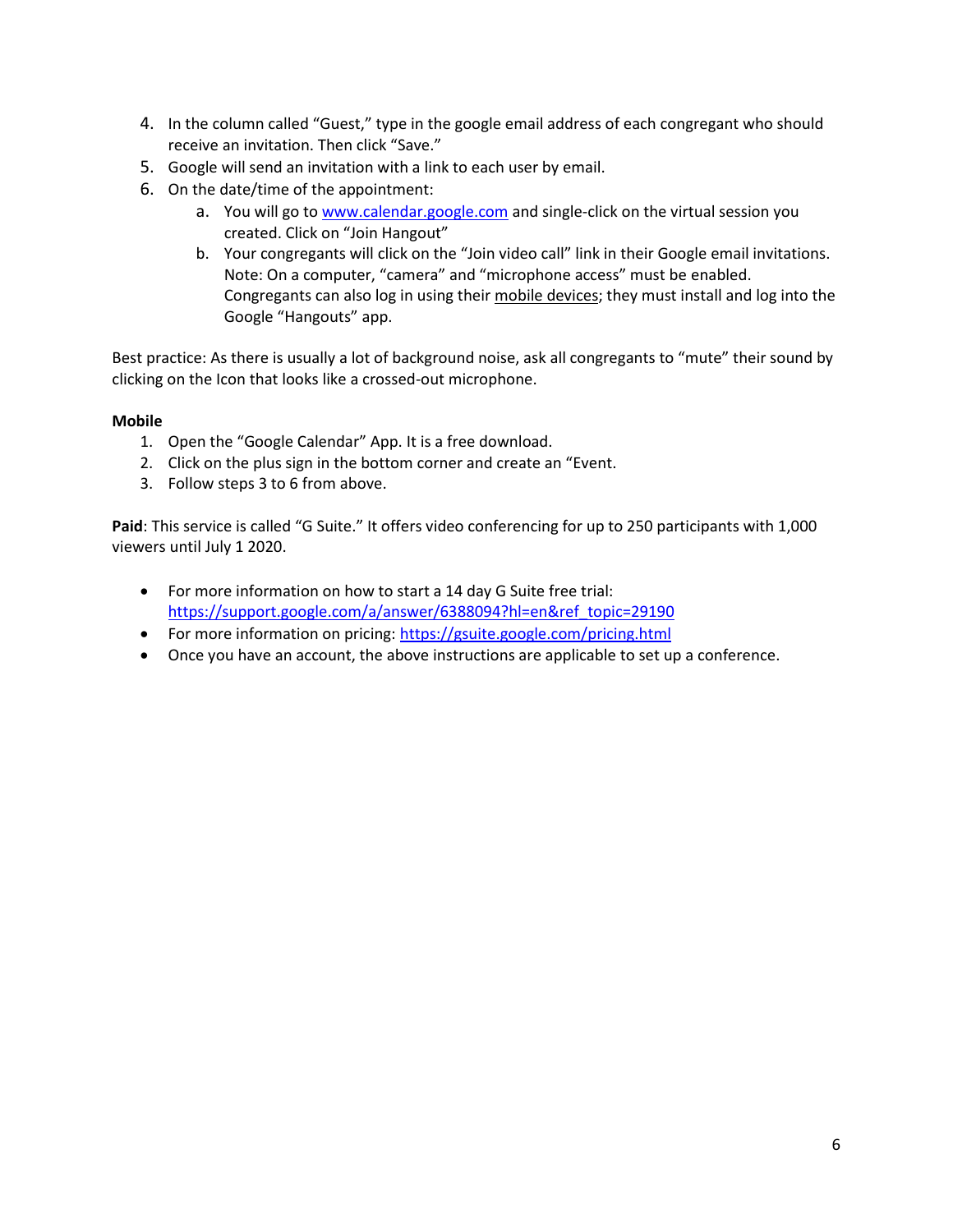# Receive Online Donations

In addition to the donation services connected to Facebook Live and YouTube Live, many online services allow congregants to donate funds to you or your religious organization. A few of these services include: Venmo [\(www.venmo.com](http://www.venmo.com/) and as a mobile app), Paypal (www.paypal.com and as a mobile app), Cashapp [\(www.cash.app](http://www.cash.app/) and as a mobile app), Zelle (only and as a mobile app), Tithe.ly [\(https://get.tithe.ly/\)](https://get.tithe.ly/), Planning Center [\(https://www.planningcenter.com/giving\)](https://www.planningcenter.com/giving), Faithlife Giving [\(https://giving.faithlife.com/\)](https://giving.faithlife.com/), GiveInJoy [\(http://www.injoystewardshipsolutions.com/giveinjoy](http://www.injoystewardshipsolutions.com/giveinjoy) ), etc.

Before you start, for most services you need a U.S. bank account and a smartphone that can send and receive text messages. Your congregants must also sign up for the same service as you to donate.

Below, as an example, we list instructions for one service. To learn how to use the other services, please visit their websites.

# **Venmo**

## **How to Sign up for Venmo**

- 1. Download the Venmo app using your computer, laptop or smartphone or go t[o Venmo.com.](http://venmo.com/)
- 2. Create an account using Facebook or your email, then verify your account with your cell phone.
- 3. Once verified, Venmo will prompt you to add a photo. Adding a picture helps others recognize you when they receive money or a charge request. Venmo will assign you a username.
- 4. Click "*Done"* in the right-hand corner.
- 5. Venmo will allow you to sync your Facebook account so you can see which of your contacts and friends use Venmo. If you choose to do this, click *Allow* when prompted.
- 6. Once logged in, link your Venmo account to a funding source, like a U.S. checking or savings account. You can also use a credit card, but know that you will be charged a 3% fee for each transaction. Do this by clicking on the icon in the top left corner of the app (three stacked lines), and clicking "Settings." Click on "Payment Methods" and click "Add bank or card…"

#### **How to Send or Receive Money with Venmo**

- 1. To send or request money, tap the "Pay/Request" icon in the top-right corner of the Venmo Home screen.
- 2. Type in your recipient's Venmo username, email, or phone number.
- 3. Type in an amount. You should see a corresponding dollar amount appear as you type. Optionally, you can add a note to the transaction by tapping "What's it for?" field below the payment area.
- 4. Tap "Pay" if you would like to send money to the recipient or tap "Request" if you would like to receive money from the recipient.

Please note that receiving mobile payments is free. Sending money is also free if you're using your Venmo balance, a linked bank account, or a debit card from one of about 30 major banks. Otherwise, there's a 3% fee if you use a credit card or other debit card.